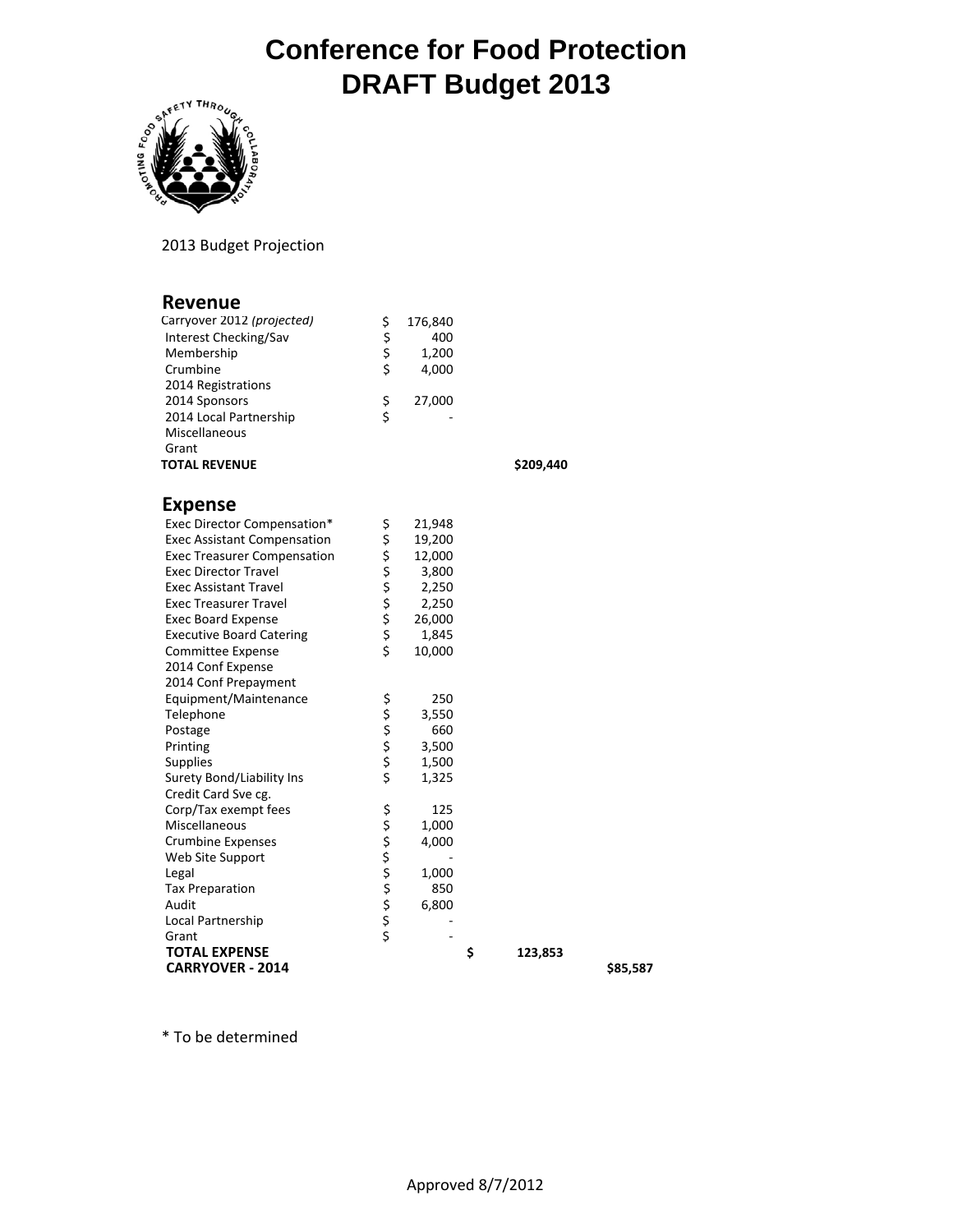| Revenue                         |                    | <b>Budgeted</b> | <b>Received</b>                                 |                      |                      |                      | Cum                            |    | <b>Balance</b> |
|---------------------------------|--------------------|-----------------|-------------------------------------------------|----------------------|----------------------|----------------------|--------------------------------|----|----------------|
|                                 |                    |                 | Quarter 1                                       | Quarter 2            | Quarter 3            | Quarter 4            |                                |    |                |
|                                 |                    |                 |                                                 |                      |                      |                      |                                |    |                |
| Interest Checking/Sav           | \$                 | 400             |                                                 |                      |                      |                      | \$<br>$\overline{\phantom{a}}$ | \$ | 400            |
| Membership                      | \$                 | 1,200           |                                                 |                      |                      |                      | \$<br>$\overline{\phantom{a}}$ | \$ | 1,200          |
| Crumbine                        | \$                 | 4,000           |                                                 |                      |                      |                      | \$<br>$\overline{\phantom{a}}$ | \$ | 4,000          |
| 2014 Registrations              |                    |                 |                                                 |                      |                      |                      | \$<br>$\overline{\phantom{a}}$ | \$ |                |
| 2014 Sponsors                   | \$                 | 27,000          |                                                 |                      |                      |                      | \$<br>$\overline{\phantom{a}}$ | \$ | 27,000         |
| 2042 Local Partnership          | \$                 |                 |                                                 |                      |                      |                      | \$<br>$\overline{\phantom{a}}$ | \$ |                |
| Miscellaneous                   |                    |                 |                                                 |                      |                      |                      | \$<br>$\overline{\phantom{a}}$ |    |                |
| Grant                           |                    | <b>TBD</b>      |                                                 |                      |                      |                      | \$<br>$\blacksquare$           | \$ |                |
|                                 |                    |                 |                                                 |                      |                      |                      |                                |    |                |
| Total                           | \$                 | 32,600          | $\ddot{\bm{\zeta}}$<br>$\overline{\phantom{a}}$ | \$<br>$\overline{a}$ | \$<br>$\blacksquare$ | \$<br>$\blacksquare$ | \$<br>$\blacksquare$           | \$ | 32,600         |
|                                 | \$                 | 32,600          |                                                 |                      |                      |                      |                                |    |                |
|                                 |                    |                 |                                                 |                      |                      |                      |                                |    |                |
| <b>Expense</b>                  |                    | <b>Budgeted</b> | <b>Disbursed</b>                                |                      |                      |                      | Cum                            |    | <b>Balance</b> |
|                                 |                    |                 | Quarter 1                                       | Quarter 2            | Quarter 3            | Quarter 4            |                                |    |                |
| <b>Exec Director Comp</b>       | \$                 | 21,948          |                                                 |                      |                      |                      | \$                             | \$ | 21,948         |
| <b>Exec Assistant Comp</b>      | \$                 | 20,988          |                                                 |                      |                      |                      | \$<br>$\overline{\phantom{a}}$ | \$ | 20,988         |
| <b>Exec Treasurer Comp</b>      | \$                 | 11,288          |                                                 |                      |                      |                      | \$<br>$\overline{\phantom{a}}$ | \$ | 11,288         |
| <b>Exec Director Travel</b>     | \$                 | 3,800           | \$                                              |                      |                      |                      | \$                             | \$ | 3,800          |
| <b>Exec Assistant Travel</b>    | \$                 | 2,250           |                                                 |                      |                      |                      | \$<br>$\overline{\phantom{a}}$ | \$ | 2,250          |
| <b>Exec Treasurer Travel</b>    | \$                 | 2,250           |                                                 |                      |                      |                      | \$<br>$\overline{\phantom{a}}$ | \$ | 2,250          |
| <b>Exec Board Expense</b>       | \$                 | 26,000          | \$                                              |                      |                      |                      | \$<br>$\overline{\phantom{a}}$ | \$ | 26,000         |
| <b>Executive Board Catering</b> | \$                 | 1,845           |                                                 |                      |                      |                      | \$<br>$\blacksquare$           | \$ | 1,845          |
| Committee Expense               | \$                 | 10,000          |                                                 |                      |                      |                      | \$<br>$\overline{\phantom{a}}$ | \$ | 10,000         |
| 2014 Conf Expense               |                    |                 |                                                 |                      |                      |                      | \$<br>$\blacksquare$           | \$ |                |
| 2014 Conf Prepayment            |                    |                 |                                                 |                      |                      |                      | \$                             | \$ |                |
| Equipment/Maintenance           | \$                 | 250             | \$                                              |                      |                      |                      | \$                             | \$ | 250            |
| Telephone                       | \$                 | 3,550           |                                                 |                      |                      |                      | \$                             | \$ | 3,550          |
| Postage                         | \$                 | 660             |                                                 |                      |                      |                      | \$                             | \$ | 660            |
| Printing                        | \$                 | 3,500           |                                                 |                      |                      |                      | \$                             | \$ | 3,500          |
| Supplies                        | \$                 | 1,500           |                                                 |                      |                      |                      | \$                             | \$ | 1,500          |
| Surety Bond/Liability Ins       | \$                 | 1,325           |                                                 |                      |                      |                      | \$                             | \$ | 1,325          |
| Credit Card Sve cg.             |                    |                 |                                                 |                      |                      |                      | \$                             | \$ |                |
| Corp/Tax exempt fees            | \$                 | 125             |                                                 |                      |                      |                      | \$<br>$\overline{\phantom{a}}$ | \$ | 125            |
| Miscellaneous                   | $\mathsf{\hat{S}}$ | 1,000           |                                                 |                      |                      |                      | \$                             | Ś. | 1,000          |
| <b>Crumbine Expenses</b>        | \$                 | 4,000           |                                                 |                      |                      |                      | \$<br>$\blacksquare$           | \$ | 4,000          |
| Web Site Development            | \$                 |                 |                                                 |                      |                      |                      | \$                             | \$ |                |
| Legal                           | \$                 | 1,000           |                                                 |                      |                      |                      | \$<br>$-$                      | \$ | 1,000          |
| <b>Tax Preparation</b>          | \$                 | 650             |                                                 |                      |                      |                      |                                | \$ | 650            |
| Audit                           | \$                 | 6,800           |                                                 |                      |                      |                      |                                | \$ | 6,800          |
| Local Partnership               | \$                 |                 | \$                                              | \$                   |                      |                      | \$<br>$\overline{\phantom{a}}$ | \$ |                |
| Grant                           | \$                 |                 |                                                 | \$                   |                      |                      | \$<br>$\overline{\phantom{a}}$ | \$ |                |
|                                 |                    |                 |                                                 |                      |                      |                      |                                |    |                |